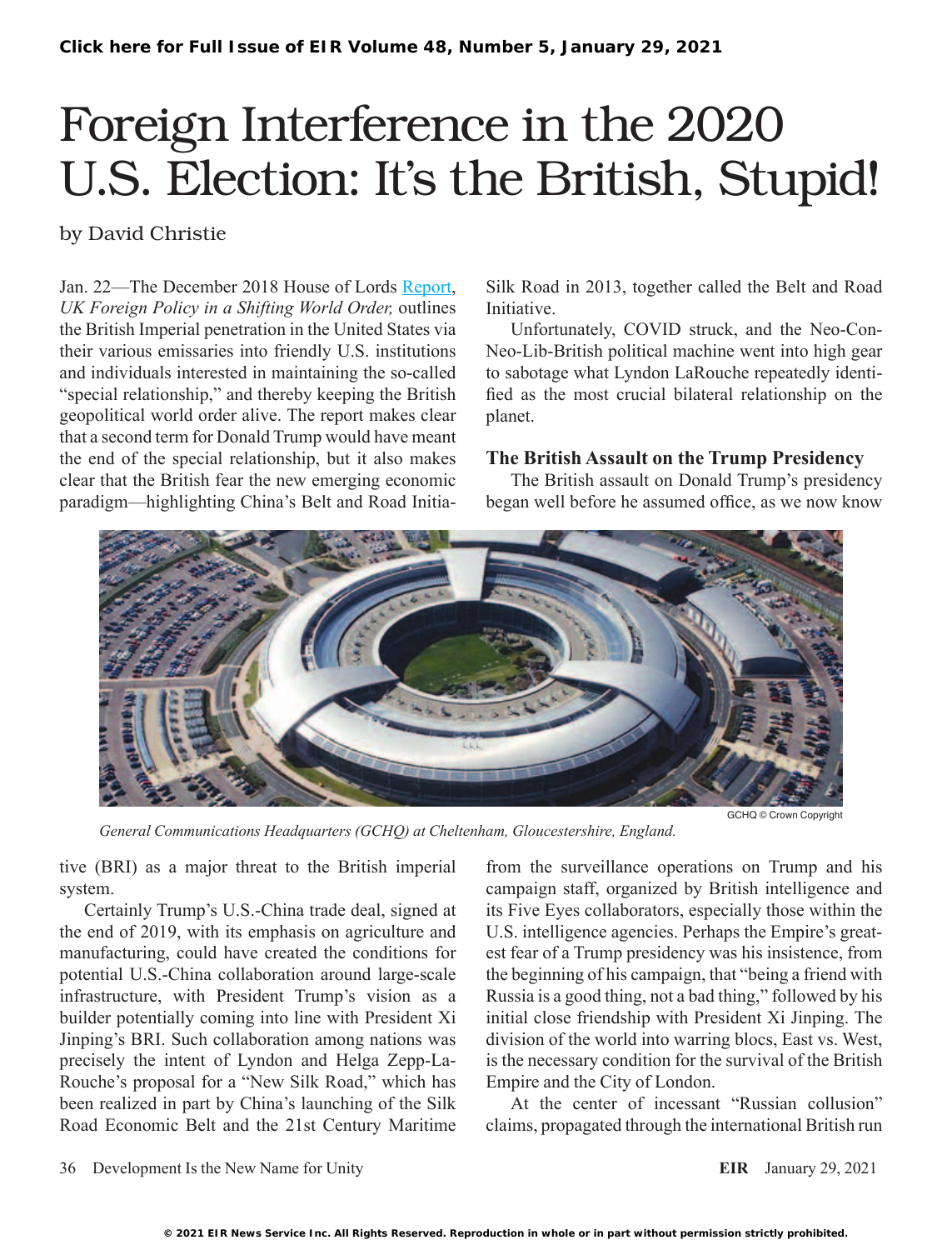media outlets, were the neverending claims of "highly likely" cyber activities by Russia. The source of those claims was British intelligence, claims which were then used to delegitimize the campaign and ensuing presidency of Donald Trump.

As we will show, this same British intelligence apparatus, and its U.S. counterparts, were central to both the issues of "Russian collusion" with Trump and the massive disinformation campaign claiming that there was no fraud in the 2020 election. This in turn led to the second impeachment of Trump and the dictatorial censorship operations against Trump and anyone daring to challenge the "legitimacy" of the 2020



*President Donald Trump addresses the World Economic Forum in Davos, January 21, 2020.*

sion narrative culminated in Hannigan's meeting with then CIA director John Brennan in 2016 to pass on material "so sensitive" that it had to be passed at "the director level," according to an April 2017 *Guardian* [article](https://www.theguardian.com/uk-news/2017/apr/13/british-spies-first-to-spot-trump-team-links-russia), "British Spies Were First to Spot Trump Team's Links with Russia." WEF/Jakob Polacsek

Trump being a pawn of Russia, with salacious urine laden claims of Russian "kompromat" against

Hannigan had played a significant role in pushing the line about Trump and his associates colluding with Russia, going back to the end of 2015, with Hannigan's GCHQ feeding fake intelligence to U.S. agencies that it had supposedly "intercepted." This collu-

election. This was the take-down of Donald Trump, "by any means necessary," and the restoration of the special relationship demanded by the British House of Lords report through the feebleminded Joe Biden.

One figure stands out among these British emissaries helping to assemble the intelligence for the House of Lords report— Robert Hannigan. Hannigan, the foremost UK intelligence official, was the head of the UK's Government Communications Headquarters (GCHQ—the U.S. National Security Agency equivalent), until he announced his resignation on January 23, 2017, two days after Donald Trump was sworn in.

Hannigan's resignation came amidst the growing storm of revelations surrounding British interference into the 2016 election cycle, led by the infamous former MI-6 Russia desk officer Christopher Steele and his dossier. Steele's smut dossier became the basis for the accusations against It was these British intelligence operatives, and their Five Eyes collaborators, that created the narrative of Trump's collusion with Russia that was then ultimately used as the basis for the Mueller Grand Inquisition.

Trump.



GCHQ © Crown Copyright 2016 *Robert Hannigan, Director of GCHQ 2014- 2017, and now Chairman, BlueVoyant International.*

A few months before Hannigan left GCHQ, in the heat of the 2016 election cycle, he took the critical step to set up the National Cyber Security Centre (NCSC) that became operational in October 2016, operating out of GCHQ. The NCSC would be integral in perpetuating the Russian hacking narrative that would lead to claims of Russian meddling in the 2018 and 2020 elections, while fueling the Russiagate hoax against Trump.

These narratives were critical to ensure a British guiding hand in the U.S. election cycle, and the NCSC would go on to become extremely "cozy" with U.S. agencies such as the Department of Homeland Security's Cybersecurity Infrastructure Security Agency (CISA) created in No-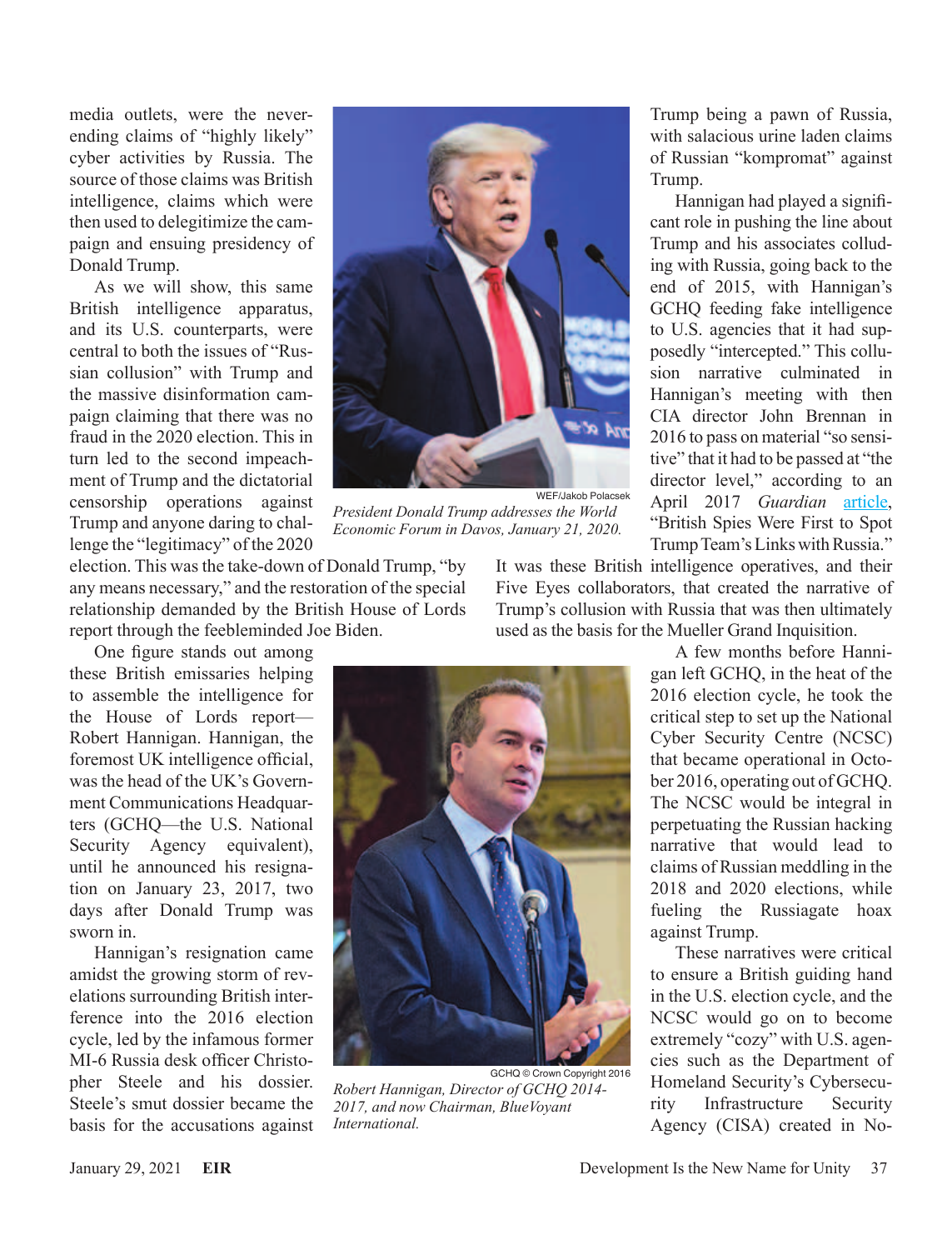vember 2018, and the NSA's Cybersecurity Directorate created in July 2019, which was previously known, and described by NSA head Paul Nakasone, as "NSA's Russia Small Group." This Russia Small Group at NSA was tasked with monitoring alleged Russian cyberattacks and penetration into the U.S. election system especially that of the 2018 midterms.

NSA's Small Russia Group was created in the context of the fraudulent claims of Russian interference around the 2016 election cycle, with Mueller's allegations justifying the group's existence. Later, while Special Counsel Robert Mueller and his controllers' scheme were going down in flames, the NCSC and its U.S. counterparts would keep the Russian cyber activity narrative alive, giving these agencies an expanded role in dealing with cybersecurity issues in

APT29 almost certainly operates as part of Russian intelligence services. This assessment is also supported by partners at the Canadian Communication Security Establishment (CSE), the U.S. Department for Homeland Security (DHS) Cybersecurity Infrastructure Security Agency (CISA) and the National Security Agency (NSA).

The Department of Homeland Security's Christopher Krebs made headlines when he was unceremoniously fired by Donald Trump, after his ridiculous claim that "the November 3 election was the most secure in American history" (besting the 2018 midterms, which Krebs had previously said were the most secure in American history).

Another agency working on elections, the NSA's



*The actual collusion of John Brennan, CIA Director 2013-2017 (left), with GCHQ's Robert Hannigan, crafted the phony narrative that President Trump had colluded with Russia, a narrative that became the basis for the Grand Inquisition of Special Counsel Robert Mueller (right).*

both the 2018 and 2020 election cycles.

#### **NCSC, CISA, and NSA's 'Russia Small Group'**

The U.S.'s CISA and UK's NCSC have issued joint statements on their work supposedly identifying COVID-19 research cyber scams in April 2020, which was then used as a primer for their big revelation of Russian hacking for intelligence on the COVID vaccines later in 2020, which the NCSC assessed was done by "APT29, also named 'the Dukes' or 'Cozy Bear'." The NCSC [press release,](https://www.ncsc.gov.uk/news/uk-and-allies-expose-russian-attacks-on-coronavirus-vaccine-development) "UK and Allies Expose Russian Attacks on Coronavirus Vaccine Development," of July 16, 2020 goes on to say:

Russia Small Group, and its Director, Anne Neuberger, are not as well known to the American public. Neuberger's NSA group and Krebs' DHS group collaborated in the so-called defense of America from the great Russian boogeyman, a repeat of the supposed meddling in the 2018 midterms and the 2016 presidential election. The collaboration between Neuberger, Krebs, and their trans-Atlantic partners, would continue into 2020.

Anne Neuberger has now been nominated to President Biden's National Security Council (NSC) for the newly created position of Deputy National Security Advisor for Cyber and Emerging Technology. Neuberger's new position was created amid an ongoing inves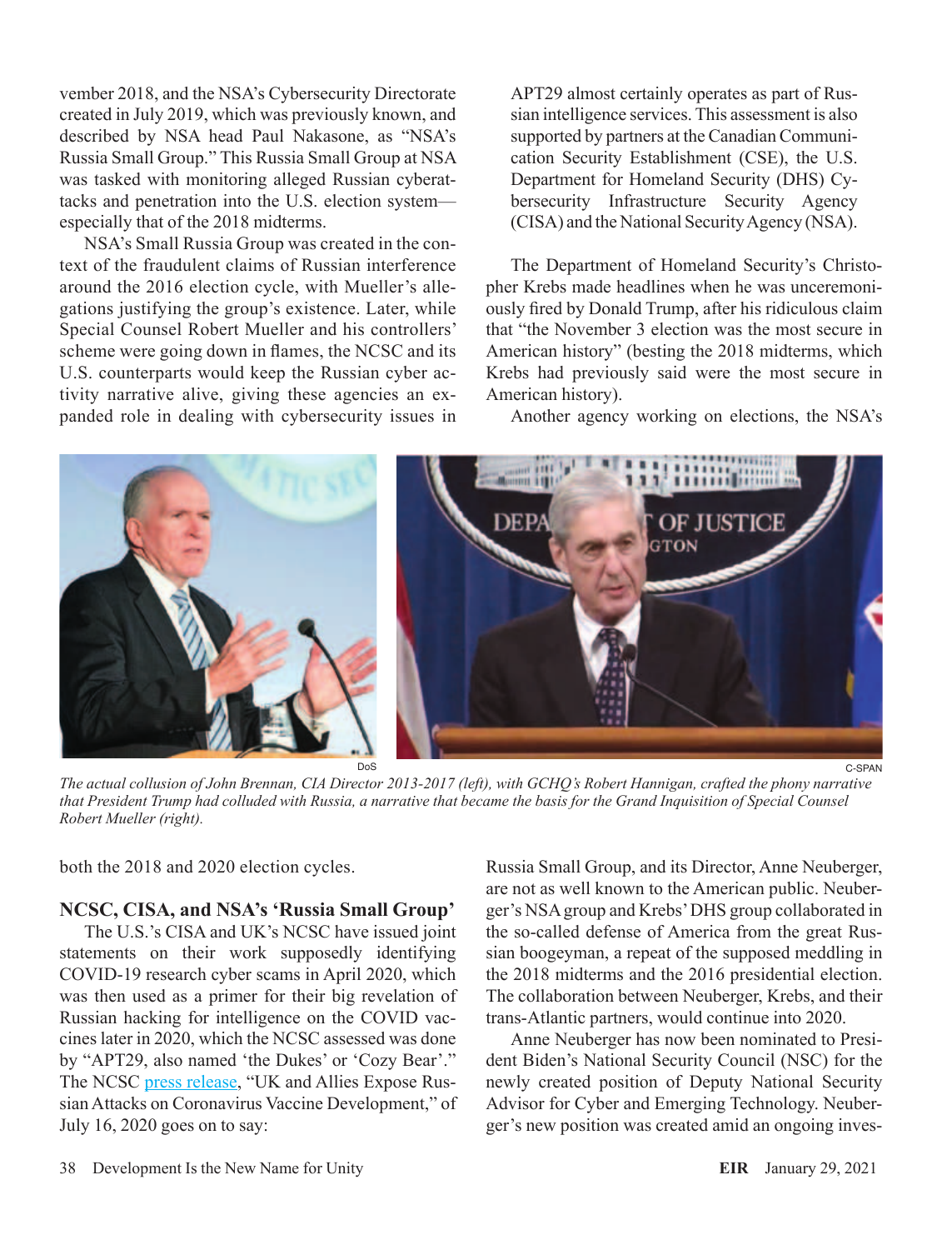tigation into the SolarWinds attack, reportedly one of the worst cyber-espionage attacks on U.S. institutions, penetrating multiple U.S. federal government agencies and leading to a series of data breaches, which again was blamed on the allegedly Russian APT29 (Cozy Bear) by U.S. officials and, as usual, without evidence.

CISA and FBI upped the bear-name ante, saying the likely culprit in the SolarWinds case was "Berserk Bear," and were later joined by NSA and the Office of the Director of National Intelligence to claim that "Russia was likely responsible," according to an AP [ar](https://www.securityweek.com/us-hack-federal-agencies-likely-russian-origin)[ticle](https://www.securityweek.com/us-hack-federal-agencies-likely-russian-origin) of January 5, 2021 carried in *Security Week*.

Before being nominated to Biden's NSC, Neuberger was the head of NSA's Cybersecurity Directorate, established as a permanent group at NSA out of the NSA's dential elections not today, not six months from now. We began it the day after the midterm elections. We have not let up in terms of our ability to understand what our adversaries are doing.

The DOD report continues:

The Defense Department plays an important role in that whole-of-government partnership, spearheaded by the NSA and Cybercom's Election Security Group, formed in the wake of the successes of the Russia Small Group during the 2018 midterms.

The Russian cyber boogeyman was also used to jus-



C-SPAN2 C-SPAN

NSA

*Christopher Krebs (left), former Director of Homeland Security's Cybersecurity and Infrastructure Security Agency (CISA), and Anne Neuberger (right), head of the NSA's Cybersecurity Directorate. Both were extremely close to Ciaran Martin, former CEO of the NCSC set up by Robert Hannigan.*

Russia Small Group, again, led by Neuberger. The NSA's Cybersecurity Directorate was "tasked with countering Russian meddling in U.S. elections. It is now known internally as the Elections Security Group, following expansion of the role to include activity involving China, Iran, North Korea and terrorist groups," as reported by *Security Week* in a July 24, 2019 [article](https://www.securityweek.com/nsa-forms-cybersecurity-directorate-redefine-cybersecurity-mission).

In a Feb. 10, 2020 [article](https://www.defense.gov/Explore/News/Article/Article/2078716/dod-has-enduring-role-in-election-defense/) on the Department of Defense (DOD) website, titled "DOD Has Enduring Role in Election Defense," NSA chief Paul Nakasone laid out the Defense Department's role in election security while speaking at the Reagan National Defense Forum:

We began the ability for us to defend the presi-

tify collaboration among the Five Eyes intelligence agencies, which was allowed to continue due to the fact that no one within Congress or other U.S. institutions dared to challenge the fake Russia-DNC-hack-Wikileaks narrative.

### **Enter Ciaran Martin and Robert Hannigan**

Ciaran Martin, then CEO of UK's National Cyber Security Centre (NCSC) was quoted in a September 30, 2019 *Washington Post* [article,](https://www.washingtonpost.com/national-security/nsa-launches-new-cyber-defense-directorate/2019/09/30/c18585f6-e219-11e9-be96-6adb81821e90_story.html) "NSA Launches New Cyber Defense Directorate," saying that if the NSA and DHS can partner effectively in the cybersecurity mission, it "could be incredibly powerful," going on to say that new directorate "provides the opportunity to take the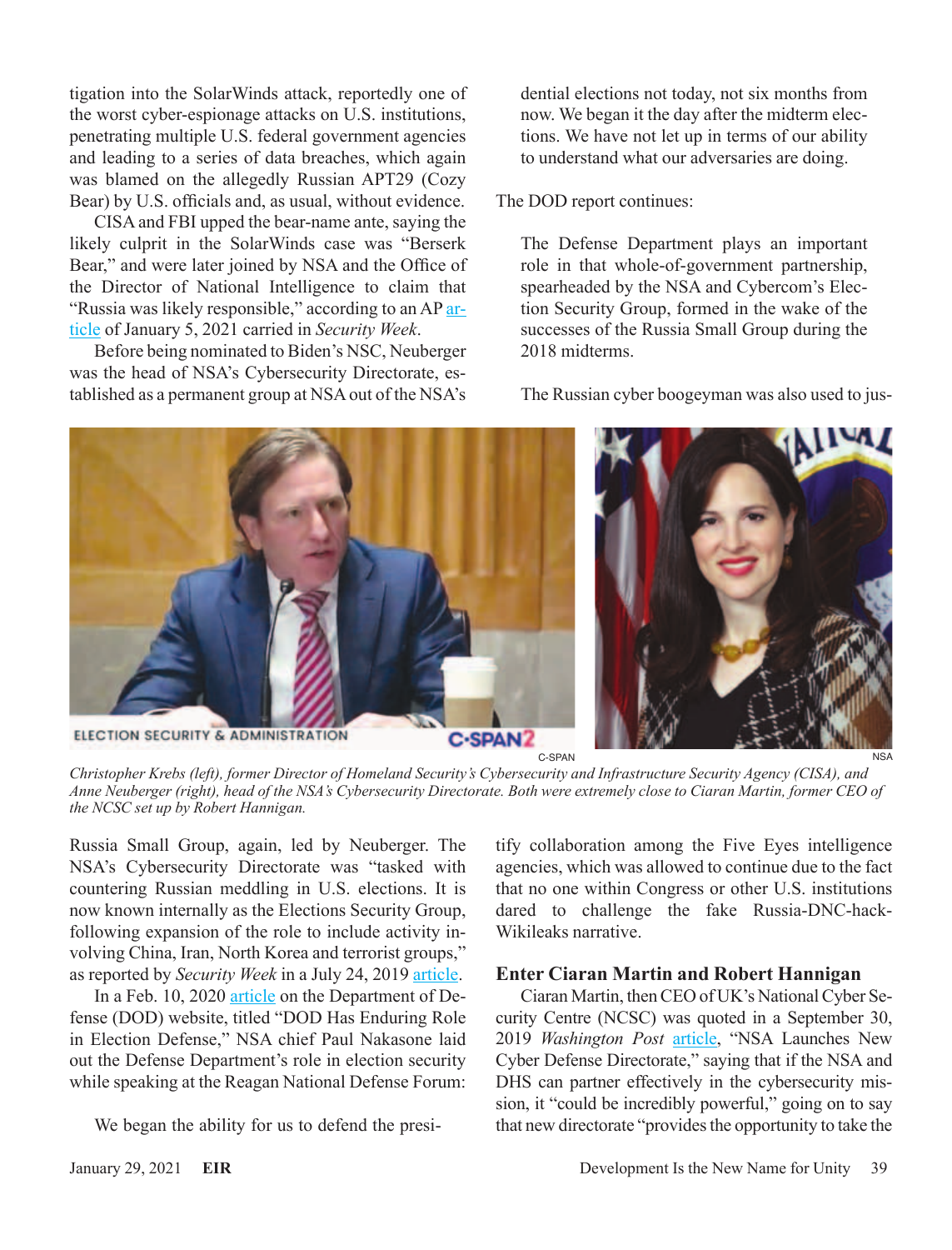trans-Atlantic cybersecurity relationship to a new level." Robert Hannigan, former head of GCHQ, [said](https://thestack.technology/nsa-anne-neuberger-biden/) of Neuberger's appointment to Biden's NSC:

Good to see the Biden Administration giving cyber security priority and restoring to the White House strategic leadership in this critical area. A huge agenda, but Anne is a great choice for the role—deeply knowledgeable on cyber both for government and industry and a pleasure to work with. I wish her well—we will all benefit from a new U.S. focus on cyber.

Both Krebs and Neuberger were extremely close to Ciaran Martin, former CEO of the NCSC—the agency that Hannigan had created before leaving GCHQ.

true friend to me, and our team at CISA, along the way. I am thankful we'll have several more months working closely as partners together and wish him well on his next chapter.

After Krebs was fired by Trump, Ciaran Martin [told](https://www.bbc.com/news/world-us-canada-54984196) the BBC that Krebs's

work on election security is his crowning achievement. It brought together everything he'd built: the ability to harness elite national security capabilities to protect small local government bodies that run elections.

Martin also [tweeted](https://twitter.com/ciaranmartinoxf/status/1328858964826722310) that Krebs has "been the best partner an ally could hope for."



U.S. Army News Service/Joe Lacdan *Lt. Gen. Paul Nakasone, Commander, U.S. Cyber Command, and Director, NSA.*

*Shawn Henry, formerly with the FBI, and now President, Services Division, and Chief Security Officer, CrowdStrike.*

FBI

Martin gushed in various forums that Krebs, Neuberger, and their agencies were instrumental in securing the "the trans-Atlantic partnership." Upon Martin announcing his departure from NCSC at the end of 2019 (Martin actually left in August 2020), Krebs issued the following [statement](https://www.cisa.gov/news/2019/12/28/cisa-statement-ciaran-martins-departure-chief-executive-officer-united-kingdoms):

Ciaran Martin is an incredible partner to CISA, DHS, and the United States government. It will be tough to see him move on from his post, but we can be confident that he has set up an enduring organization in the NCSC. As we work to stand up CISA, Ciaran has provided invaluable counsel and perspective, and he has become a

### **Hannigan, Again**

The alleged role of the Russian troll farm, the Internet Research Agency (IRA), was used as the basis for many of the changes in the election processes in the United States—particularly as those changes relate to cybersecurity and electronic devices involved in voting. In an August 2020 Op-Ed in *Foreign Affairs,* NSA head General Nakasone cited the role of the Russia Small Group, headed by Neuberger, in supposedly preventing the IRA from interfering in the 2018 midterm elections.

This alleged Russian intelligence troll farm was also implicated in the 2016 operations to secure Trump's election on behalf of Russia. It should be remembered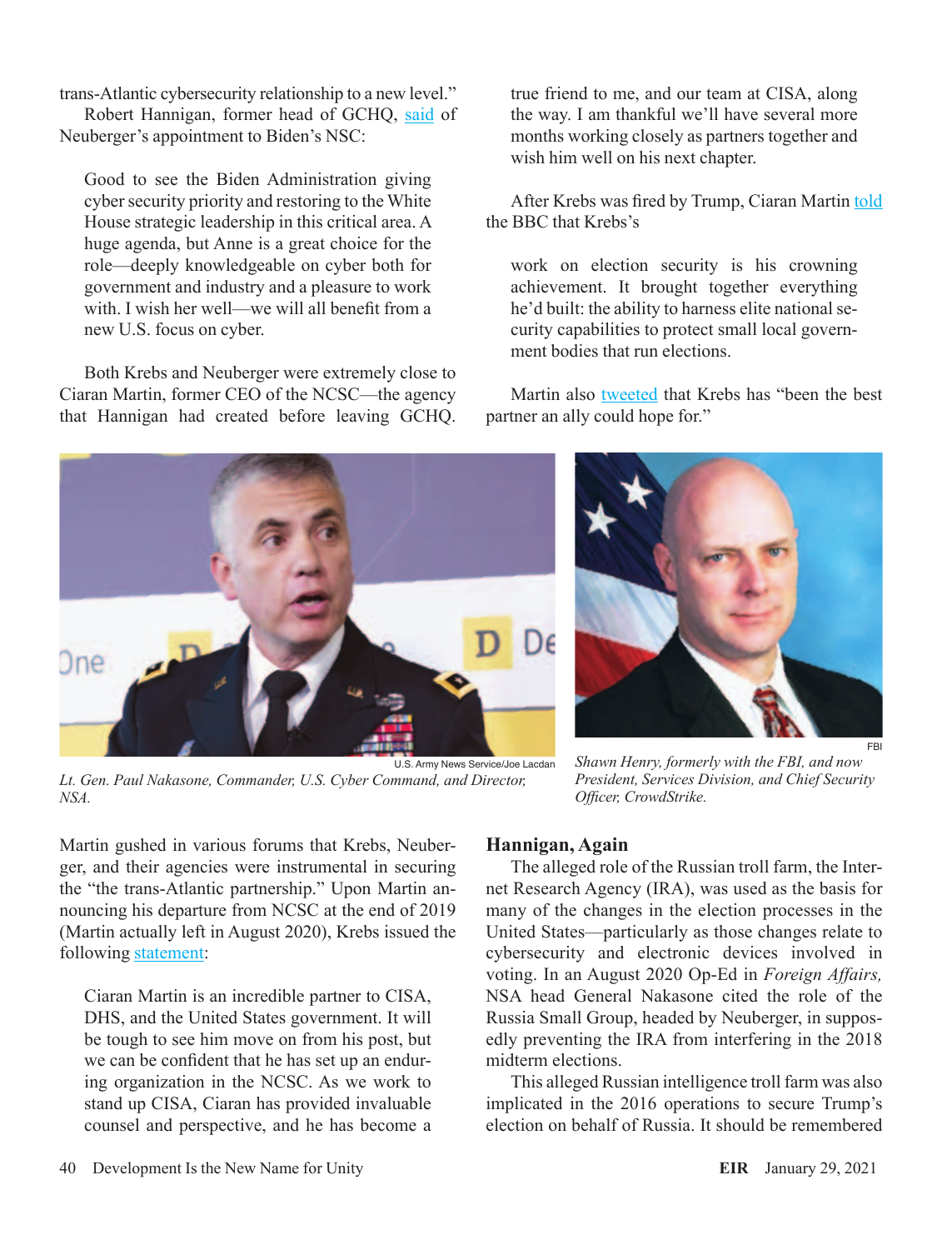that the final report of Special Counsel Robert Mueller said that the IRA's goal was to "provoke and amplify political and social discord" in the 2016 election. Mueller's report then became a major part of the justification for the existence of the NSA's Russia Small Group. IRA was in fact essentially a click-bait operation, issuing nearly the same amount of anti-Trump and pro-Trump posts, and many on unrelated subjects.

The source of all this Russian cyber hysteria was the lie that it was Russian intelligence cyber operatives via "cozy" and "fancy" bears, which hacked the Democratic National Committee email database, passing those emails on to Wikileaks in order to discredit Hillary Clinton—a fraud that the former technical director of the NSA, William Binney, has shown with forensic evidence to be a lie—that the emails were not hacked, but downloaded by someone on the inside and delivered to Wikileaks. Shawn Henry, the head of the cybersecurity firm CrowdStrike, which the DNC hired to investigate a hack reported to them by the FBI, admitted in Congressional testimony (later declassified) that he had found no evidence that any data had been extracted through a hack.

Because this and other evidence exposing the lie of the Russia-DNC-Hack-Wikileaks narrative was successfully suppressed and covered up by the media, this lie became central to the election fraud of 2020. Hannigan's GCHQ and its Five Eyes surveillance partners were central to perpetrating these frauds from 2016 to the present.

So where does Hannigan go after leaving the GCHQ, reportedly for having been exposed as having meddled in the 2016 U.S. election to prevent Trump from coming to the White House? Why, to the United States, of course! Or at least he joined a U.S.-based cybersecurity firm in New York City called BlueVoyant, as the Chairman of BlueVoyant International. BlueVoyant is composed of leading institutional players in the Anglo-American cabal, former Wall Street and government agencies, and even the campaign managers for political swamp creatures Hillary Clinton and Mitt Romney.

Perhaps it is no surprise that BlueVoyant's portfolio includes election security issues, [partnering](https://www.bluevoyant.com/bluevoyant-partners-with-defending-digital-campaigns) with a 501(c)(4) outfit called Defending Digital Campaigns (DDC), to help "defend against cyberattacks and election interference."

At this point, it should be clear that the "inside job" against Donald Trump by the corrupted networks within the U.S. intelligence agencies was in fact initiated and overseen by the highest levels of British intelligence from the beginning.

If the alleged fraud in the cyber domain of this last election is true, then civilization is in peril, since the concept of the "consent of the governed" is the critical underpinning of our republic, and sovereign nations in general. While we may never see the evidence of these crimes, due to the sophisticated manner in which it can be hidden, a determination of crime begins with a motive. What would be the motive for the likes of Robert Hannigan and Ciaran Martin? Clearly, the House of Lords report, for which Hannigan played a critical role, lays out the basis for that motive: Trump endangers the "special relationship," and thereby the British Empire.

### **U.S.-UK Special Cyber Relationship**

Ciaran Martin delivered a [speech](https://www.ncsc.gov.uk/speech/ciaran-martins-speech-at-billington-cyber-security-summit-2019) at the Billington CyberSecurity Summit in September 2019, which indicates the British intention to maintain the special relationship through any means necessary. Billington CyberSecurity's [press release](https://eprnews.com/dhs-cyber-chief-chris-krebs-and-new-nsa-cybersecurity-director-anne-neuberger-join-israel-and-uk-cyber-leaders-at-10th-annual-billington-cybersecurity-summit-421058/) describes the summit as—

an important bilateral fireside chat, [where] Christopher Krebs, the first director of the Department of Homeland Security's Cybersecurity and Infrastructure Security Agency (CISA), will discuss the U.S./UK special cyber relationship with Ciaran Martin, CEO of the United Kingdom's National Cyber Security Centre (NCSC).

In his speech, Martin begins by thanking Krebs for taking the trans-Atlantic partnership on cyber security to a new level:

I want to pay tribute to Chris's leadership in establishing CISA. And in doing so I want to welcome his emphasis on partnership with allies like us. As I said when I appeared here previously, so much of what the UK achieves in cyber security depends on the willingness of our enduring American allies to share data and collaborate with us on everything from technological innovation to calling out and punishing proven bad behavior by our adversaries.

The establishment of CISA, with its ambitious program of reaching out to state and local government, industry, and wider society, will